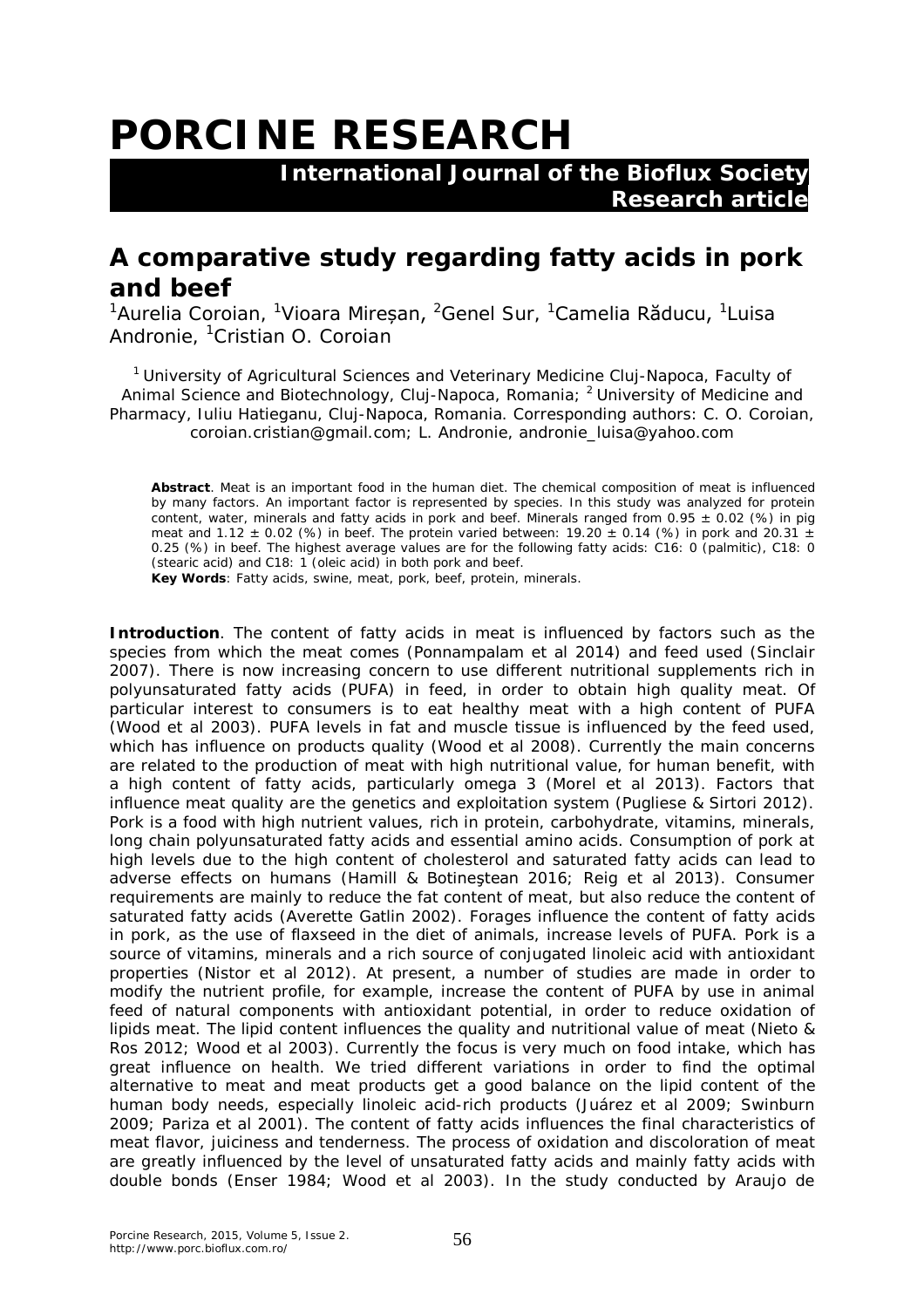Vizcarrondo et al (1998) on pig meat noticed a higher level for linoleic acid and lower levels of stearic acid, compared with beef (Araujo de Vizcarrondo et al 1998). Enser et al 1996, report a higher level of PUFA in beef, C20 and C22 mainly n-3 compared to pork. Through the use of food supplements rich in linoleic acid, leads to enhanced levels of linoleic acid in meat (Enser et al 2000).

Several studies were conducted on meat fatty acids profile. On omega 3 fatty acids study in lamb (Ponnampalam et al 2014), on breed and gender influence upon quality of pork and the content of fatty acids (Alonso et al 2015), modifying the content of fatty acids in pork under the influence of improved nutrition with natural additives to increase the nutritional value (Inserra et al 2015), Ros-Freixedes & Estany (2014) studied the fatty acid composition of pork, Raes et al (2004) reported increase in acid levels CLA in meat by using dietary fish oil and fishmeal or feed rich in linoleic acid, the influence of genotype on the content of fatty acids and cholesterol in pork (Parunovic 2015). Using oleic acid enriched food to improve meat quality and level of fatty acids in pork and ham housing was reported by Mas et al (2011), and influence of the processing upon volatile compounds in pork products (Rivas-Cañedo et al 2015). Sánchez-Muniz et al (2012) studied the reduction of lipid oxidation using a Hypericum extract. Feeding corn and vitamin E increased the quality of the meat, fatty acid content of α-tocopherol content in plasma, liver, muscle and adipose tissue and increased the shelf life of pork (Wang et al 2012).

The purpose of this study is to perform a comparative analyze of proteins, water, minerals and fatty acids in pork and beef.

**Material and Method**. It was used a total of 5 samples of pork and beef, and also 5 samples for fatty acid and for physical and chemical parameters analysis. The samples were frozen at -4°C until analysis. Samples were collected from a meat processing unit from Satu-Mare County. For fatty acid analysis was used the method described by Folch et al (1957). Gas chromatography method was used for determination of the fatty acid. Physico-chemical composition was analyzed by Soxhlet. Statistical analyses were performed with StatSoft Statistica version 10 (http://www.statsoft.com).

**Results and Discussion**. Table 1 illustrates the mean and variability of water, protein and minerals content from pork and beef. Water content in pork was found 65.72±0.44%, in comparison with beef where the water content was found 67.32±0.64%. Protein levels vary as follows: 19.20±0.14% in pork and 20.31±0.25% in beef. Mineral substances, just like the water and protein content, has the highest content in beef. Data for pork and beef are consistent with those reported by Bulancea & Râpeanu (2009) regarding the chemical composition depending on species and animal fat cover. The water content in pork ranges between 49.1-72.6%, protein content between 15.1-20.1% and minerals between 0.8-1%. Water content in beef was found 62.5-74.0% protein 19.2-21.1%, minerals 1.0-1.2% (Bulancea & Râpeanu 2009). Figure 1 shows the comparative mean values for water, protein and minerals for pork and beef.

Table 1 Average values and variability for protein, water and mineral substances in pork and beef

| <b>Species</b>              | Water %        |      | Proteins %     |      | Minerals %          |      |
|-----------------------------|----------------|------|----------------|------|---------------------|------|
|                             | $X + sx$       | V%   | $X + SX$       | V%   | $X + SX$            | V%   |
| Pork                        | $65.72 + 0.44$ | 1.51 | $19.20 + 0.14$ | 1.61 | $0.95 \pm 0.02$     | 4.53 |
| <b>Beef</b>                 | $67.32 + 0.64$ | 2.13 | $20.31 + 0.25$ | 2.76 | 1 12 + 0 0 $\Omega$ | 4.85 |
| $n = E \cdot M$ variability |                |      |                |      |                     |      |

 $n = 5$ ; V - variability.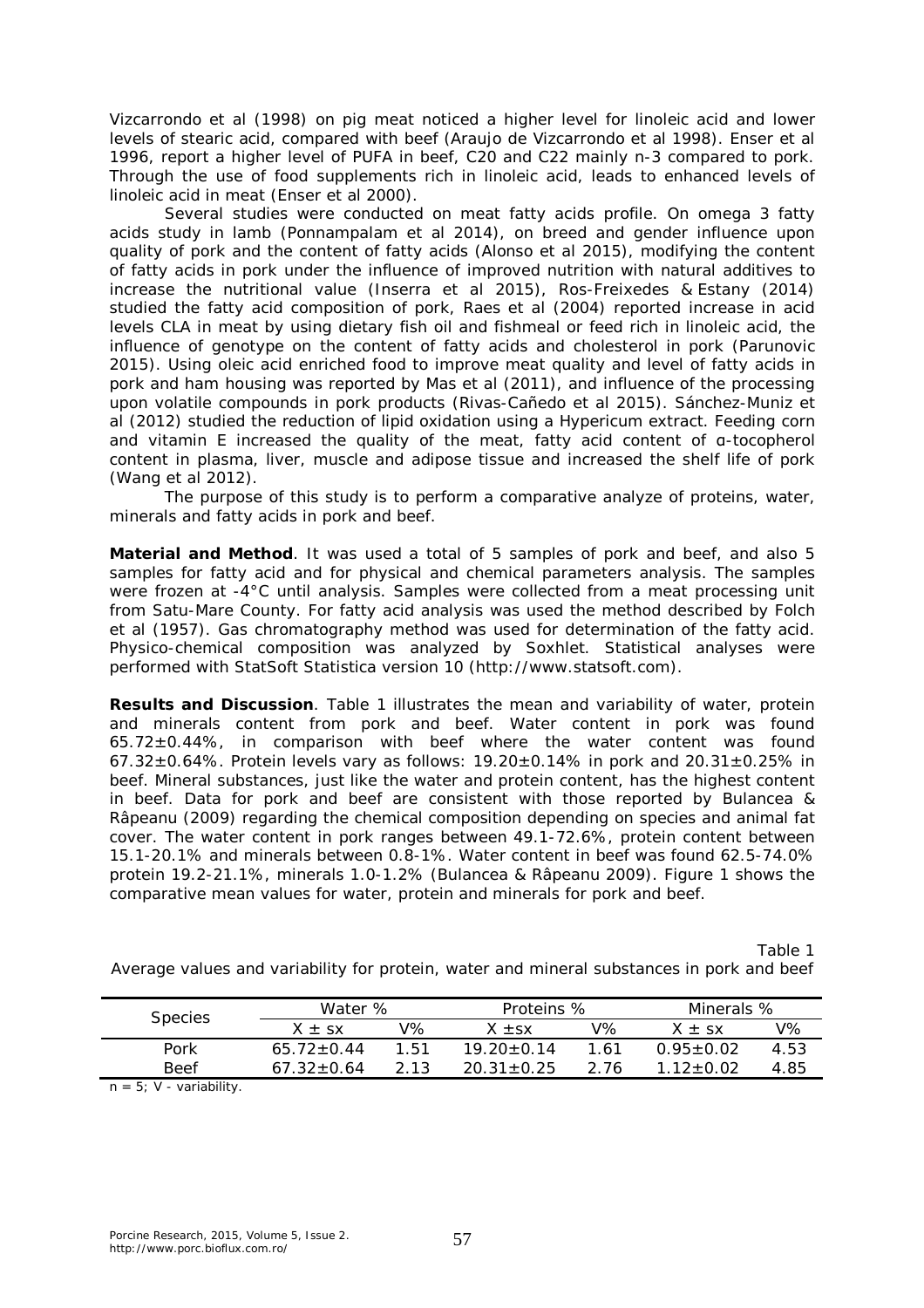

Figure 1. Comparative analysis for water, protein and minerals in pork and beef.

Table 2

| Average values and variability of fatty acids in pork and beef (mg/100 g) |  |  |  |
|---------------------------------------------------------------------------|--|--|--|
|                                                                           |  |  |  |

| Fatty acid       | Pork              |      | Beef              |      |
|------------------|-------------------|------|-------------------|------|
|                  | $X \pm SX$        | V%   | $X \pm SX$        | V%   |
| $C12:0$ (lauric) | $2.75 \pm 0.06$   | 5.15 | $3.04 \pm 0.06$   | 4.50 |
| C14:0 (myristic) | $38.40 \pm 1.21$  | 7.04 | $94.20 \pm 1.56$  | 3.71 |
| C16:0 (palmitic) | $494.40 \pm 4.50$ | 2.04 | $870.6 \pm 4.28$  | 1.10 |
| C18:0 (stearic)  | $265.2 \pm 2.79$  | 2.35 | $452.40 \pm 5.43$ | 2.68 |
| $C18:1$ (oleic)  | $663.4 \pm 3.26$  | 1.10 | $1276.8 \pm 1.80$ | 0.32 |

 $n = 5$ , V – variability.

Table 2 shows the detected mean values and variability of fatty acids in pork and beef. The lauric acid (C12:0) content was found  $2.75\pm0.06$  mg/100 g in pork and  $3.04\pm0.06$ mg/100 g in beef. The found values are higher than those reported by Enser et al (1996), for both species. Myrisitic acid (C14:0) level was detected at  $38.40 \pm 1.21$  mg/100 g in pork and  $94.20 \pm 1.56$  mg/100 g in beef. Our findings regarding C14:0 in pork showed higher values compared to values found by Enser et al (1996) and lower in beef. The measured palmitic acid (C16:0) was  $494.40\pm4.50$  mg/100 g in pork and  $870.6\pm4.28$ mg/100 g in beef. Our findings regarding C16:0, for both species, highlighted lower values comparing with those reported by Enser et al (1996). Stearic acid (C18:0) and oleic acid (C18:1) showed average values below those reported by Enser et al (1996) for both, beef and pork samples. Enser et al (1996) obtained the following values for fatty acids in pork: 12:0 2.6 mg/100 g, C14:0 30 mg/100 g, C16:0 526 mg/100 g, C18 :0 278 mg/100 g, C18:1 (759 mg/100 g); for beef: C12:0 2.9 mg/100 g, C14:0 103 mg/100 g, C16:0 962 mg/100 g, C18:0 507 mg/100 g, C18:1 1395 mg/100 g. Figure 2 display the comparative average values for fatty acids in pork and beef.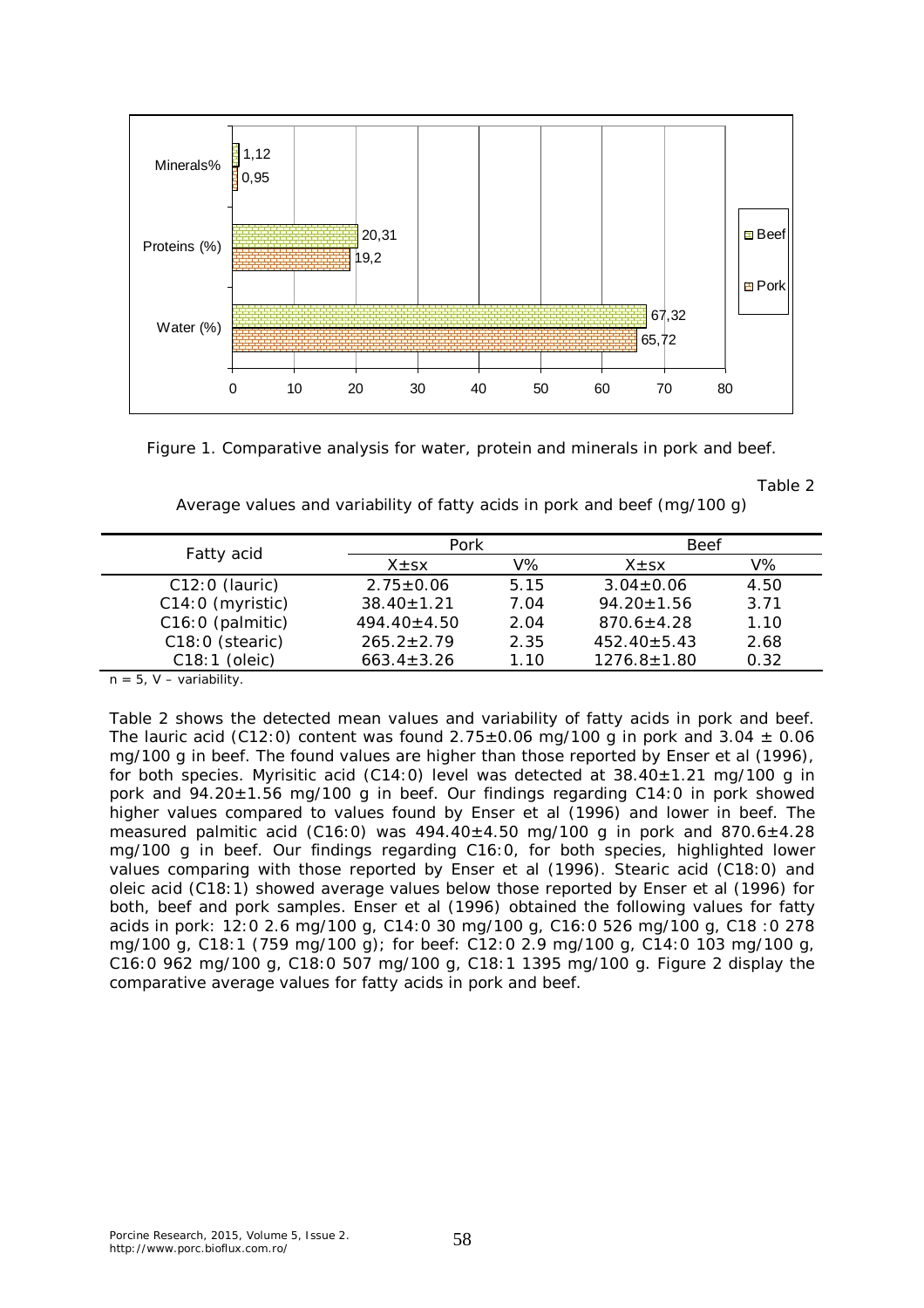

Figure 2. The average content of fatty acids in pork and beef meat (mg/100 g).

**Conclusions**. The fatty acid content (C12:0, C14:0, C16:0, C18:0, C18:1) found in beef are higher in beef than in pork. The water content was lower in pork than in beef. The results also highlighted higher protein and mineral salt content of the beef meat comparing to the pork. The analyzed parameters average values are in agreement with data reported in the literature.

## **References**

- Alonso V., Muela E., Gutiérrez B., Calanche J. B., Roncalés P., Beltrán J. A., 2015 The inclusion of Duroc breed in maternal line affects pork quality and fatty acid profile. Meat Sci 107:49-56.
- Araujo de Vizcarrondo C., Carrillo de Padilla F., Martín E., 1998 Fatty acid composition of beef, pork, and poultry fresh cuts, and some of their processed products. Arch Latinoam Nutr 48(4):354-8.
- Averette Gatlin L., See M. T., Hansen J. A., Sutton D., Odle J., 2002 The effects of dietary fat sources, levels, and feeding intervals on pork fatty acid composition. J Anim Sci 80:1606-1615.
- Bulancea M., Râpeanu G., 2009 Autentificarea și identificarea falsificărilor produselor alimentare. Editura Didactică și Pedagogică București.
- Pugliese C., Sirtori F., 2012 Quality of meat and meat products produced from southern European pig breeds. Meat Science 90(3):511-518.
- Enser M., 1984 The chemistry, biochemistry and nutritional importance of animal fats. In: Fats in animal nutrition. Pp. 23–51, London: Butterworths.
- Enser M., Hallett K., Hewitt B., Fursey G. A., Wood J. D., 1996 Fatty acid content and composition of english beef, lamb and pork at retail. Meat Sci 42(4):443-56.
- Enser M., Richardson R. I., Wood J. D., Gill B. P., Sheard P. R., 2000 Feeding linseed to increase the n-3 PUFA of pork: fatty acid composition of muscle, adipose tissue, liver and sausages. Meat Science 55:201-21.
- Folch J., Lees M., Sloane Stanley G. H., 1957 A simple method for the isolation and purification of total lipides from animal tissues. J Biol Chem 226(1):497-509.
- Nieto G., Ros G., 2012 Modification of fatty acid composition in meat through diet: effect on lipid peroxidation and relationship to nutritional quality – A review. In: Lipidperoxidation. Chapter 12. Catala A. (ed), DOI: 10.5772/51114
- Hamill R., Botineştean C., 2016 Meat: structure. Reference Module in Food Science Encyclopedia of Food and Health, pp. 701-710.
- Inserra L., Luciano G., Bella M., Scerra M., Cilione C., Basile P., Lanza M., Priolo A., 2015 Effect of including carob pulp in the diet of fattening pigs on the fatty acid composition and oxidative stability of pork. Meat Sci 100:256-261.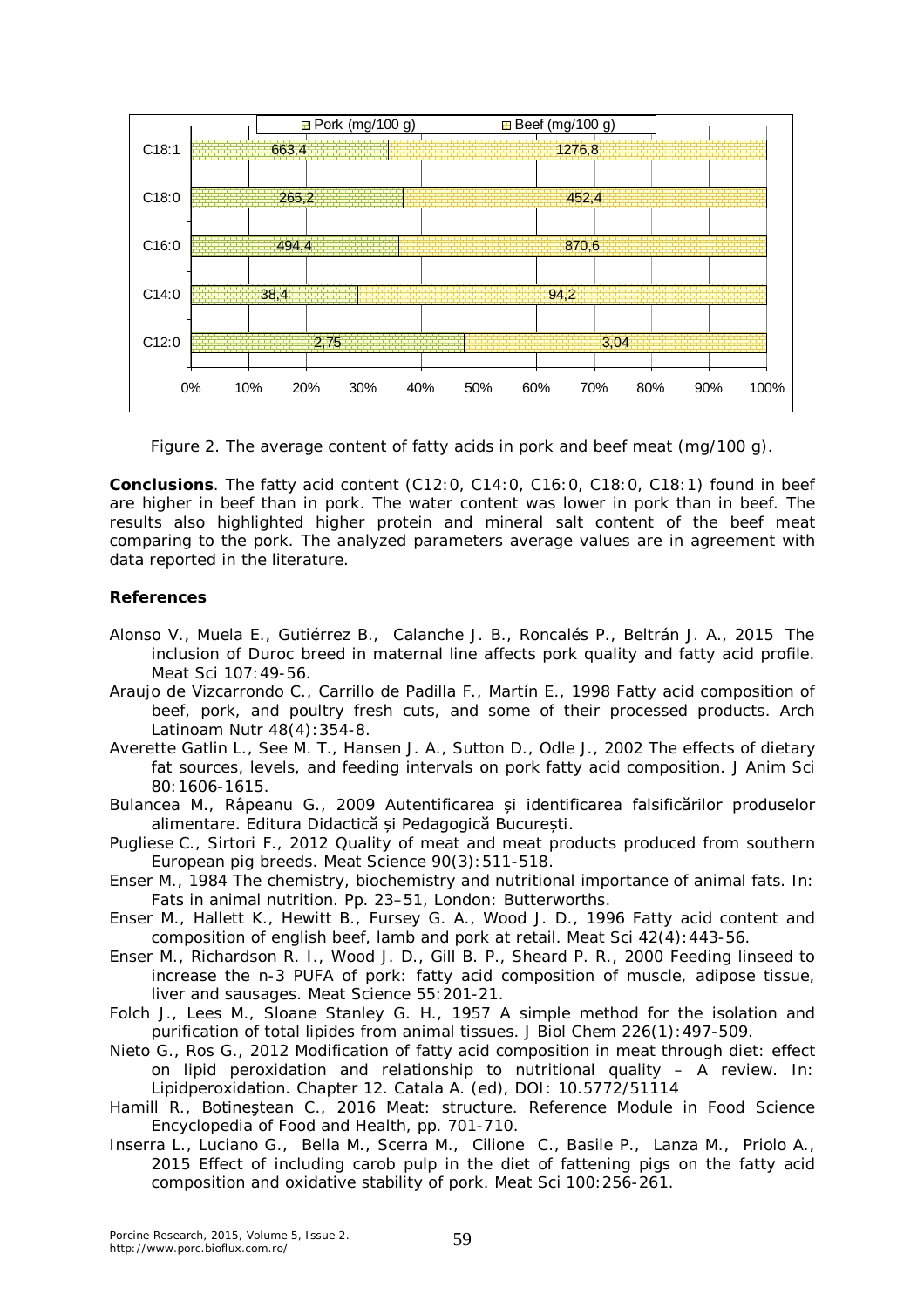- Juárez M., Marco A., Brunton N., Lynch B., Troy D. J., Mullen A. M., 2009 Cooking effect on fatty acid profile of pork breakfast sausages enriched in conjugated linoleic acid by dietary supplementation or direct addition. Food Chem 117:393–397.
- Mas G., Llavall M., Coll D., Roca R., Díaz I., Oliver M. A., Gispert M., Realini C. E., 2011 Effect of an elevated monounsaturated fat diet on pork carcass and meat quality traits and tissue fatty acid composition from York-crossed barrows and gilts. Meat Sci 89(4):419-425.
- Morel P. C. H., Leong J., Nuijten W. G. M., Purchas R. W., Wilkinson B. H. P., 2013 Effect of lipid type on growth performance, meat quality and the content of long chain n-3 fatty acids in pork meat. Meat Sci 95(2):151-159.
- Nistor E., Bampidis V., Pentea M., Prundeanu H., Ciolac V., 2012 Nutritional quality of pork produced by Mangalitsa breed. Scientific Papers: Animal Science and Biotechnologies 45(2):386-398.
- Pariza M. W., Park Y., Cook M. E., 2001 The biologically active isomers of conjugated linoleic acid. Prog Lipid Res 40(4):283–298.
- Parunovic N., Petrovic M., Djordjevic V., Petronijevic R., Lakicevic B., Petrovic Z., Savic R., 2015 Cholesterol content and fatty acids composition of Mangalitsa pork meat. Procedia Food Sci 5:215-218.
- Ponnampalam E. N., Kym L. B., Pearce K. M., Mortimer S. I., Pethick D. W., Ball A. J., Hopkins D. L., 2014 Sources of variation of health claimable long chain omega-3 fatty acids in meat from Australian lamb slaughtered at similar weights. Meat Sci 96(2):1095-1103.
- Raes S., De Smet S., Demeyer D., 2004 Effect of dietary fatty acids on incorporation of long chain polyunsaturated fatty acids and conjugated linoleic acid in lamb, beef and pork meat: a review. Anim Feed Sci Technol 113(1–4):199–221.
- Reig M., Aristoy M-C., Toldrá F., 2013 Variability in the contents of pork meat nutrients and how it may affect food composition databases. Food Chem 140(3):478-482.
- Rivas-Cañedo A., Díaz M. T., Picón A., Fernández-García E., Manuel Núñez, 2015 Chapter 33 – Volatile compounds in high-pressure-processed pork meat products. In: Processing and impact on active components in food. Preedy V. (ed), pp. 277-284.
- Ros-Freixedes R., Estany J., 2014 On the compositional analysis of fatty acids in pork. J Agric Biol Environ Stat 19(1):136-155.
- Sánchez-Muniz F. J., Olivero-David R., Triki M., Salcedo L., González-Muñoz M. J., Cofrades S., Ruiz-Capillas C., Jiménez-Colmenero F., Benedi J., 2012 Antioxidant activity of *Hypericum perforatum* L. extract in enriched n-3 PUFA pork meat systems during chilled storage. Food Research International 48(2):909-915.
- Sinclair L. A., 2007 Nutritional manipulation of the fatty acid composition of sheep meat: A review. J Agric Sci 145:419-434.
- Swinburn B., 2009 Obesity prevention in children and adolescents. Child Adolesc Psychiatr Clin N Am 18:209–223.
- Wang H., Wang L. S., Shi B. M., Shan A. S., 2012 Effects of dietary corn dried distillers grains with solubles and vitamin E on growth performance, meat quality, fatty acid profiles, and pork shelf life of finishing pigs. Livest Sci 149(1-2):155-166.
- Wood J. D., Enser M., Fisher A. V., Nute G. R., Sheard P. R., Richardson R. I., Hughes S. I., Whittington F. M., 2008 Fat deposition, fatty acid composition and meat quality: A review. Meat Sci 78:343-358.
- Wood J. D., Richardson R. I., Nute G. R., Fisher A. V., Campo M. M., Kasapidou E., Sheard P. R., Enser M., 2003 Effects of fatty acids on meat quality: A review. Meat Sci 66:21–32.

\*\*\* http://www.statsoft.com